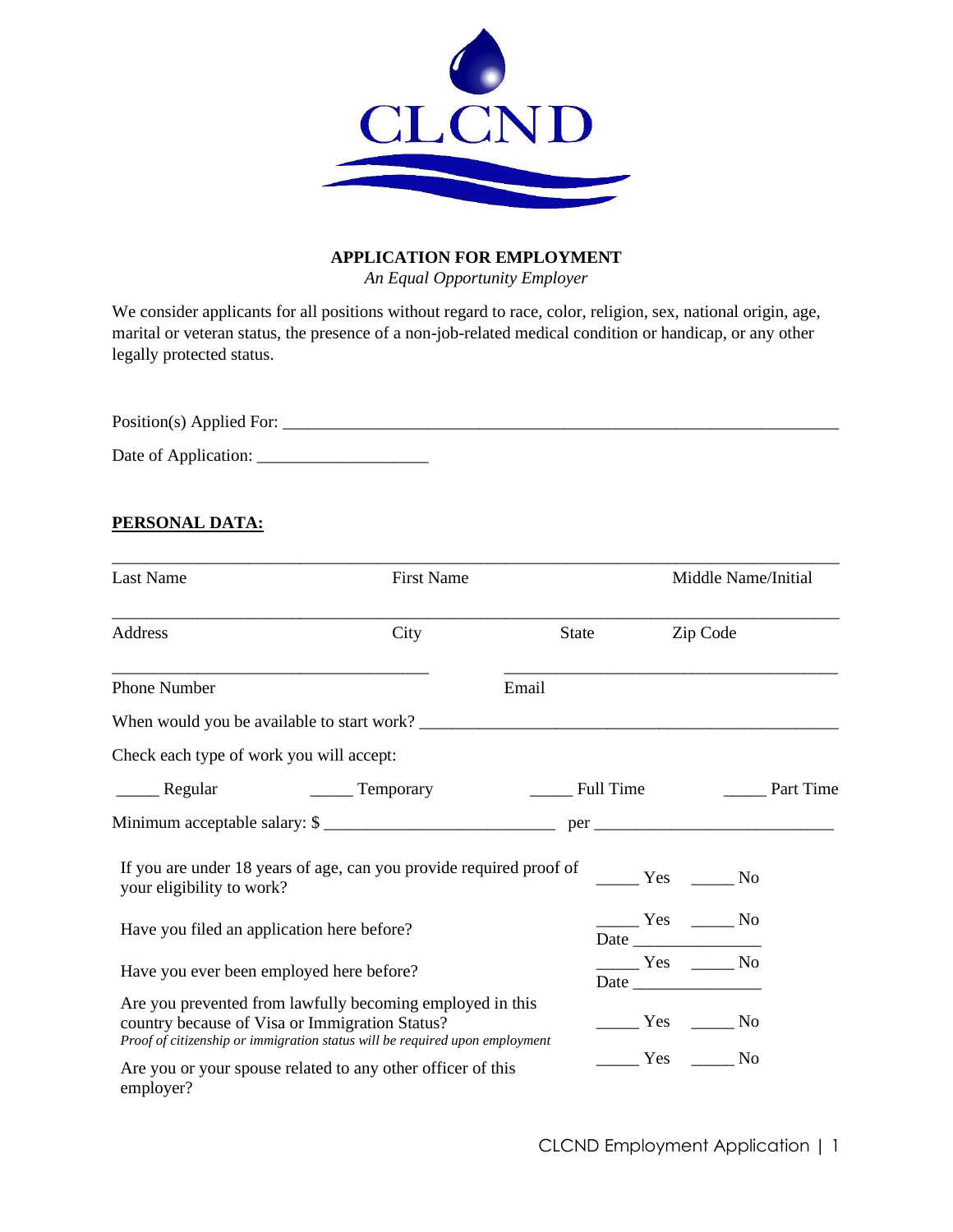Have you been convicted of a felony within the last 7 years? **Frave you been convicted of a felony within the fast** *t* **years!**<br>Conviction will not necessarily disqualify an applicant from employment  $\overline{\phantom{a}}$  \_\_\_\_\_\_ Yes \_\_\_\_\_\_ No If yes, please explain:

### **EDUCATION AND TRAINING:**

| Name and Schools<br>Attended and Location | <b>GPA</b> | Major Fields | Hours<br>Completed/Degree<br>Received |
|-------------------------------------------|------------|--------------|---------------------------------------|
|                                           |            |              |                                       |
|                                           |            |              |                                       |
|                                           |            |              |                                       |
|                                           |            |              |                                       |

**SKILLS:** Please indicate (X) your experience/skills/abilities in the following areas:

| Typing Speed:         | Skills:                  | <b>Clerical Experience:</b> | No. of Years: |
|-----------------------|--------------------------|-----------------------------|---------------|
| $\equiv$ below 40 wpm | $\_\_$ 10-key by touch   | _Receptionist               |               |
| $-40-49$ wpm          | Excel                    | _ Data Entry                |               |
| $-50-59$ wpm          | Word                     | Bookkeeping                 |               |
| $-60-69$ wpm          | Publisher                | Filing                      |               |
| $\equiv$ above 70 wpm | PowerPoint               | Purchasing                  |               |
|                       | __ Other Word Processing | Secretarial                 |               |
|                       | <b>Other Software</b>    | Records Management          |               |
|                       | Shorthand; speed         | Cashier (electronic)        |               |
|                       | Court Reporting          | Other:                      |               |
|                       | Other:                   |                             |               |
|                       |                          |                             |               |

#### **ADDITIONAL INFORMATION:**

If the position for which you are applying requires the operation of a motor vehicle, do you have a current Texas Driver's License? \_\_\_\_\_ Yes \_\_\_\_\_ No

| Type of License | $\_\_$ Operator | License No. |
|-----------------|-----------------|-------------|
|                 | Commercial      | License No. |
|                 | Chauffeur       | License No. |

Have you ever had any job-related training in the United States Military? \_\_\_\_\_ Yes \_\_\_\_\_ No

CLCND Employment Application | 2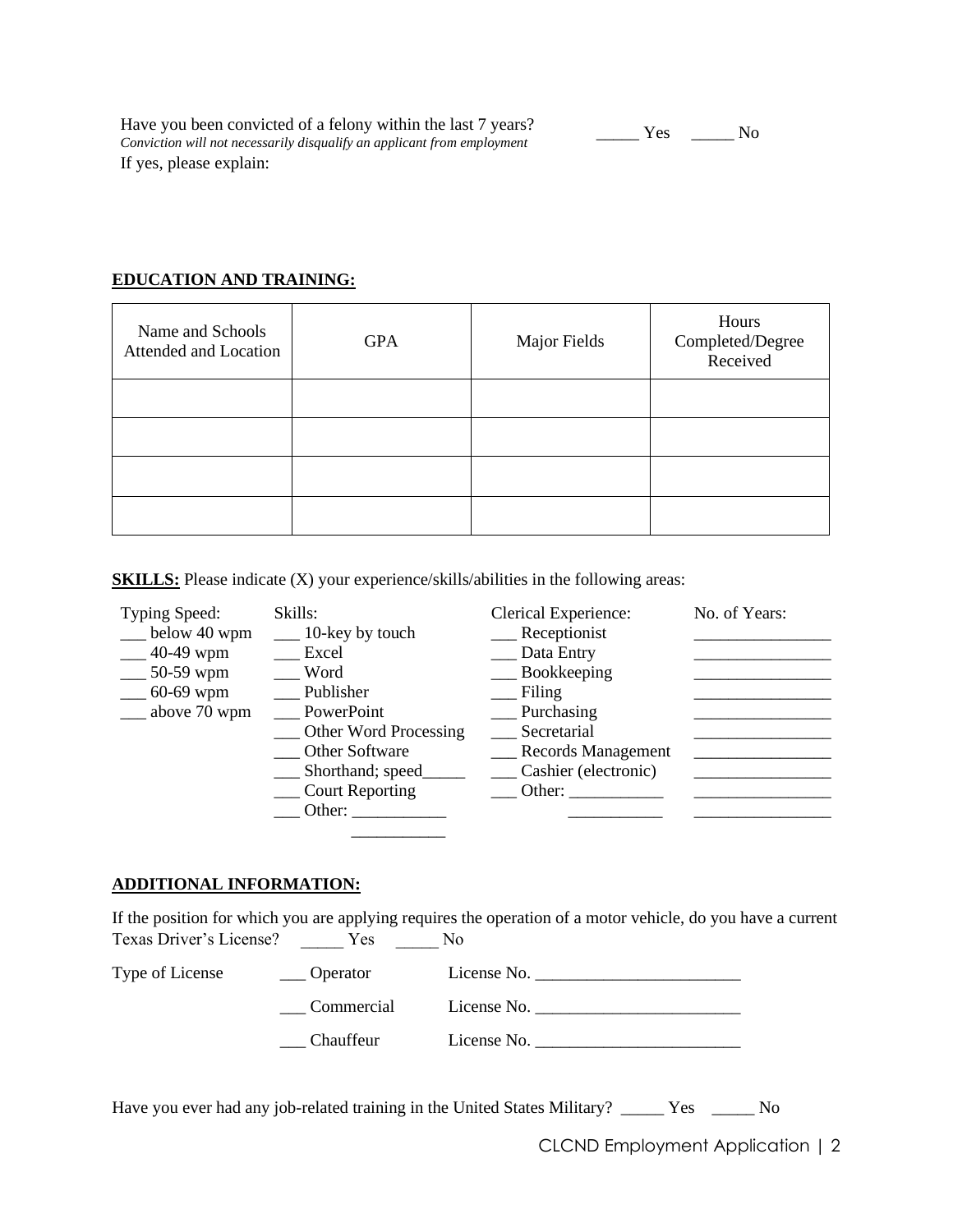If yes, please describe

Are you physically or otherwise unable to perform the duties of the job for which you are applying? \_\_\_\_\_ Yes \_\_\_\_\_ No

\_\_\_\_\_\_\_\_\_\_\_\_\_\_\_\_\_\_\_\_\_\_\_\_\_\_\_\_\_\_\_\_\_\_\_\_\_\_\_\_\_\_\_\_\_\_\_\_\_\_\_\_\_\_\_\_\_\_\_\_\_\_\_\_\_\_\_\_\_\_\_\_\_\_\_\_\_\_\_\_\_\_\_\_

Indicate any foreign language you can speak, read, and/or write

|       | Fluent | Good | Fair |
|-------|--------|------|------|
| Speak |        |      |      |
| Read  |        |      |      |
| Write |        |      |      |

List professional, trade, business or civic activities and offices held *You may exclude memberships which would reveal sex, race, religion, national origin, age, ancestry, or handicap or other protected status:*

\_\_\_\_\_\_\_\_\_\_\_\_\_\_\_\_\_\_\_\_\_\_\_\_\_\_\_\_\_\_\_\_\_\_\_\_\_\_\_\_\_\_\_\_\_\_\_\_\_\_\_\_\_\_\_\_\_\_\_\_\_\_\_\_\_\_\_\_\_\_\_\_\_\_\_\_\_\_\_\_\_\_\_\_\_ \_\_\_\_\_\_\_\_\_\_\_\_\_\_\_\_\_\_\_\_\_\_\_\_\_\_\_\_\_\_\_\_\_\_\_\_\_\_\_\_\_\_\_\_\_\_\_\_\_\_\_\_\_\_\_\_\_\_\_\_\_\_\_\_\_\_\_\_\_\_\_\_\_\_\_\_\_\_\_\_\_\_\_\_\_ \_\_\_\_\_\_\_\_\_\_\_\_\_\_\_\_\_\_\_\_\_\_\_\_\_\_\_\_\_\_\_\_\_\_\_\_\_\_\_\_\_\_\_\_\_\_\_\_\_\_\_\_\_\_\_\_\_\_\_\_\_\_\_\_\_\_\_\_\_\_\_\_\_\_\_\_\_\_\_\_\_\_\_\_\_

## **REFERENCES:**

List three persons not related to you who are qualified to describe your capabilities for the position you seek.

| Name | Address | Phone Number | Occupation |
|------|---------|--------------|------------|
|      |         |              |            |
|      |         |              |            |
|      |         |              |            |
|      |         |              |            |
|      |         |              |            |
|      |         |              |            |

# **EMPLOYMENT HISTORY:**

List each position held. Start with your present or most recent job. Include any job-related military service assignments and volunteer activities. You may exclude organizations which indicate race, color, religion, gender, national origin, handicap, or other protected status. If you need additional space, please continue on a separate sheet(s) of paper.

**May inquiry be made of your present employer? \_\_\_\_\_ Yes \_\_\_\_\_ No**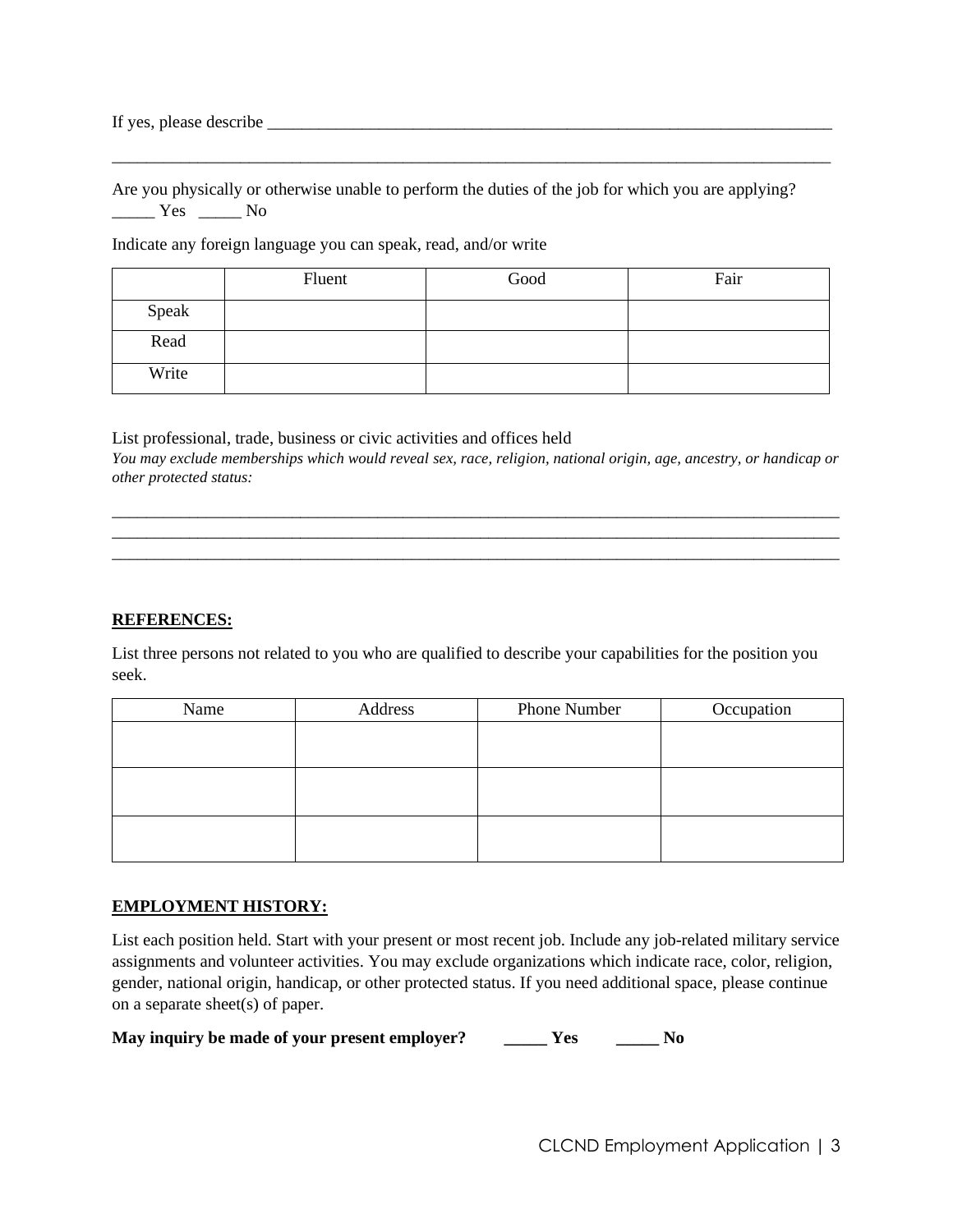| <b>Employer:</b>   | <b>Phone No.:</b> | Dates Employed:              |                       |
|--------------------|-------------------|------------------------------|-----------------------|
|                    |                   |                              |                       |
| Address            |                   | Summary of Job Duties        |                       |
| Job Title          |                   |                              |                       |
| Supervisor         |                   |                              |                       |
| Reason for Leaving |                   | <b>Starting Salary:</b>      | <b>Ending Salary:</b> |
| <b>Employer:</b>   | Phone No.:        | Dates Employed:              |                       |
| Address            |                   | <b>Summary of Job Duties</b> |                       |
| Job Title          |                   |                              |                       |
| Supervisor         |                   |                              |                       |
| Reason for Leaving |                   | <b>Starting Salary:</b>      | <b>Ending Salary:</b> |
| <b>Employer:</b>   | <b>Phone No.:</b> | Dates Employed:              |                       |
| Address            |                   | Summary of Job Duties        |                       |
| Job Title          |                   |                              |                       |
| Supervisor         |                   |                              |                       |
| Reason for Leaving |                   | <b>Starting Salary:</b>      | <b>Ending Salary:</b> |
| <b>Employer:</b>   | <b>Phone No.:</b> | Dates Employed:              |                       |
| Address            |                   | Summary of Job Duties        |                       |
| Job Title          |                   |                              |                       |
| Supervisor         |                   |                              |                       |
| Reason for Leaving |                   | <b>Starting Salary:</b>      | <b>Ending Salary:</b> |